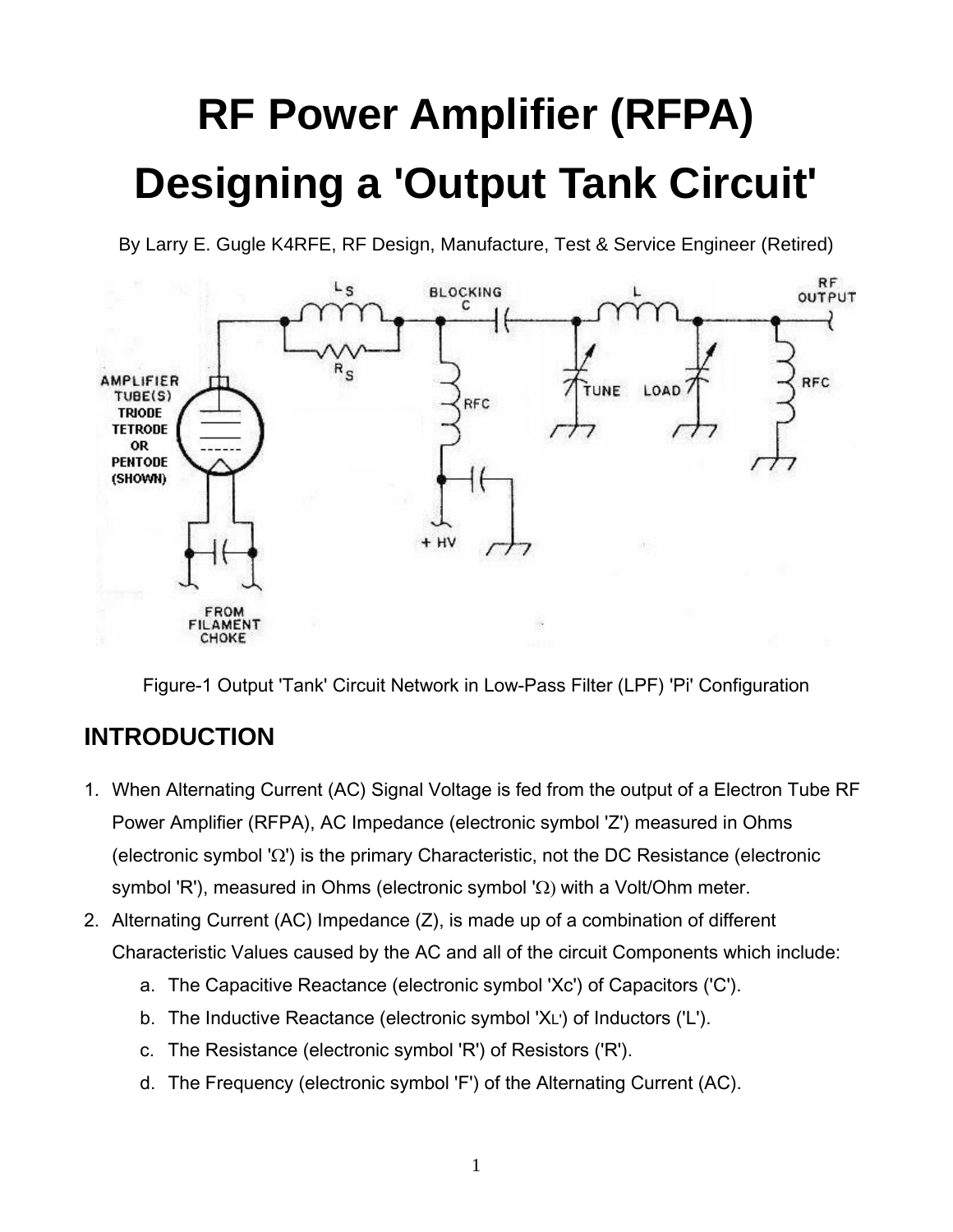- 3. When any one of these Characteristic Values change, the value of the AC Impedance (Z) will also change.
- 4. Plate Tune and Load Coupling Networks, either in a 'Pi' or 'Pi-L' configuration, are designed so that a RF Power Amplifier (RFPA) provides Optimum Output Power with a minimum of Odd-Order Harmonic, Intermodulation Distortion (IMD) content.
- 5. To obtain high efficient operation from an Electron Tube RF Power Amplifier (RFPA), the RF Amplifying Device, either a Power Triode, Tetrode or Pentode, is normally operated in it's Linear Region of Conduction Angle (Class 'AB1', 'AB2' or 'B') for Single Side Band Suppressed Carrier - Amplitude Modulation (SSBSC-AM) Telephony Signals and operated in it's Non-Linear Region of Conduction Angle (Class 'C') for Interrupted Continuous Wave (CW) 'On' and 'Off' Keying Telegraphy, Frequency Modulation (FM) Telephony and Phase Modulation (PM) Telephony Signals.
- 6. In coupling a Electron Tube RF Power Amplifier (RFPA) to an Active Load (Active Antenna) or a Dummy Load (Dummy Antenna), presented at it's output connection, by a 50 Ohm Characterisitc Impedance Coaxial Cable RF Feed Line, two requirements must be satisfied:
	- a. First the correct Load Resistance ( $R_L$ ) must be presented to the RF Power Amplifier (RFPA) output to enable it to deliver its rated output power.
	- b. Second the loaded Quality  $({\mathbb Q})$  factor must be carefully selected.
	- c. Plate Current does not conduct for the complete cycle period of the input RF Alternating Current (RFAC) Waveform and it is maintained by the inertia of the tuned coupling circuit. The different Plate current  $(\mathsf{I}_{\mathsf{An}})$  conduction angles in degrees are:
		- i. Linear Region Conduction Angle
			- 1. Class 'A' (360 degrees)
			- 2. Class 'B' (180 degrees)
			- 3. Class 'AB' [greater than (>) 180 but less than (<) 360 degrees]
		- ii. Non-Linear Region Conduction Angle
			- 1. Class 'C' [less than (<) 180 degrees]
		- iii. Class  $'A'$ ,  $'B'$ ,  $AB'$ , and  $'C'$  is determined by the magnitude of Negative Control Grid Bias.
		- iv. Too low a loaded 'Q' causes waveform distortion and increased generation of harmonics. As loaded 'Q' is increased, circulating current in the tank circuit is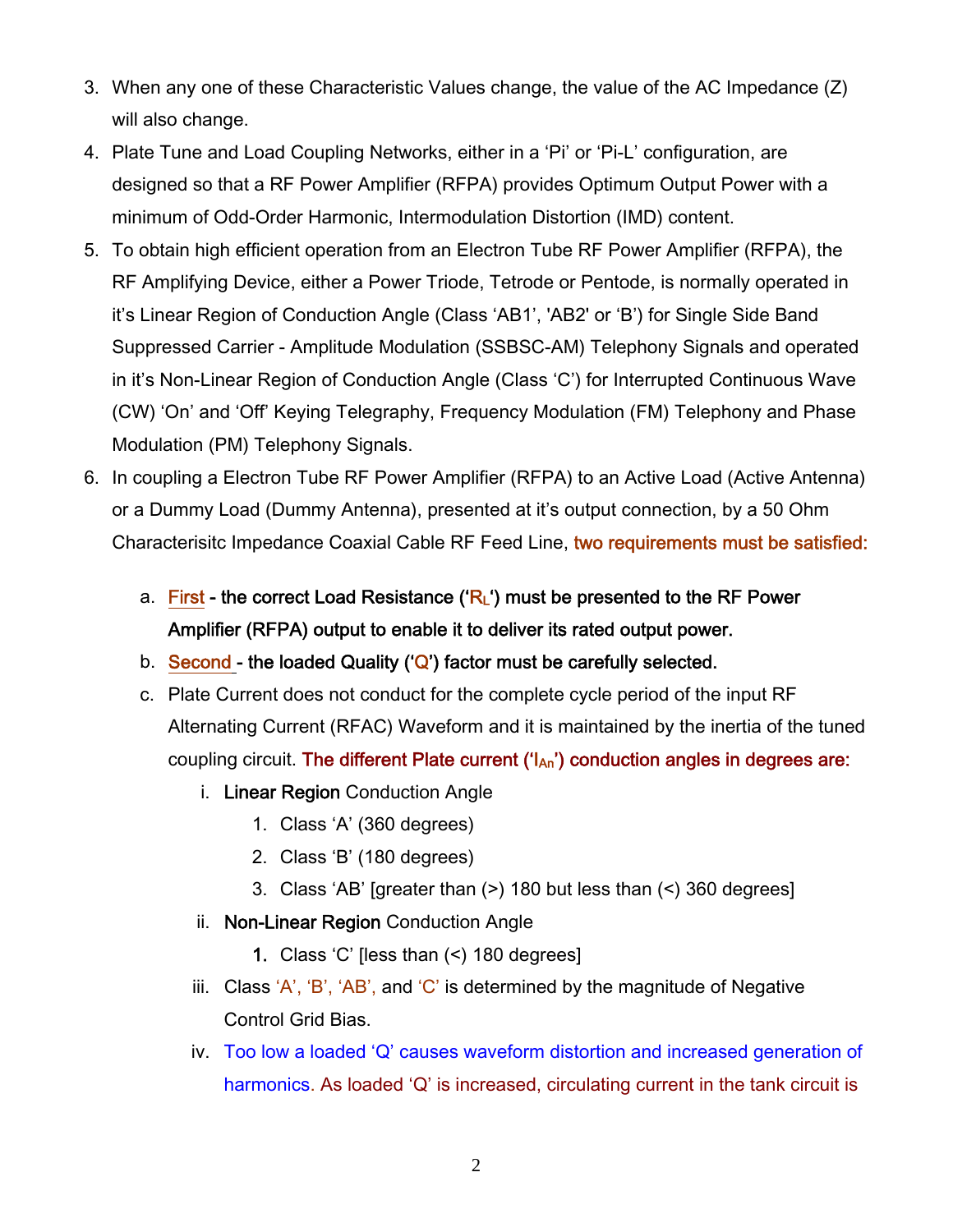also increased and if it is made too high, it will cause excessive  $(I_2 \times R)$  power loss in the circuit.

v. A loaded 'Q' of approximately '12' is considered optimum, although values between 4 and 20 might have to be tolerated over the tuning range of a multiband amplifier.

# **LOAD RESISTANCE ('RL')**

- 1. For an Electron Tube RF Power Amplifier (RFPA) operating at power levels suitable for use in the Amateur Radio Service, Load Resistances  $(R<sub>L</sub>)$  in the region of 1000 to 7000 Ohms are typical. The required Load Resistance  $(R<sub>L</sub>)$  is normally much higher than the Coaxial Cable Transmission Line Characteristic Impedance ('Zo'), which is typically 50 Ohms.
- 2. The 'Pi' Output Coupling Network shown in Figure 1 is an ideal and suitable coupling system. To examine this network, we divide the network into two sections, shown in Figure 2, splitting the band inductor  $(L)$  into two parts,  $L1$  and  $L2$ .



Figure 1: 'Pi' Output Coupling Network.



Figure 2: 'Pi' Output Coupling Network split into two sections for analysis.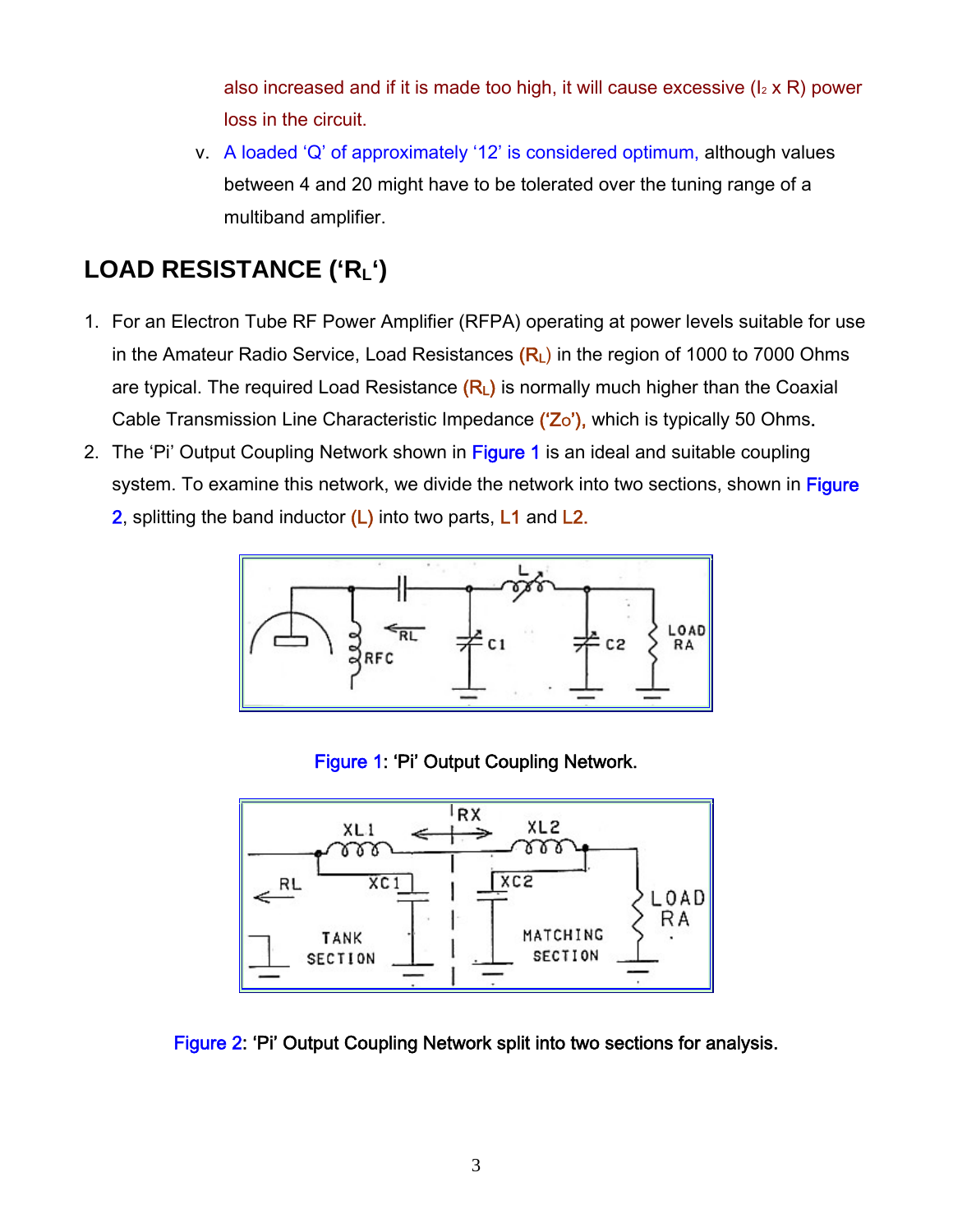3. Optimal Plate Load Resistance  $({R_1})$  is equal to  $(=)$  the Direct Current (DC) Electro Motive Force ('EMF') of the Power Supply (' $Ep'$ ) divided by ( $\prime$ ) the conduction angle degree constant ('K') determined by class of amplification, times  $(x)$  the average Plate Current ('|p') in Amperes. To approximate Plate Load Resistances ('RL') for a Electron Tube RF Power Amplifier (RFPA), the ARRL Handbook and the Radio Engineers Handbook give the following formula:

#### $R_L$  = Ep / (K x lp)

- a.  $R_L$  = Load Resistance.
- b. Ep = Direct Current (DC) Electro Motive Force (EMF) in Volts.
- c. K = Number Constant determined according to the conduction angle in degrees of the class of operation of the tube.
	- **1. Class A Operation (K = 1.3 ~ 1.4): RL = Ep / (1.3 ~ 1.4) x Ip**
	- **2. Class AB Operation (K = 1.5 ~ 1.7): RL = Ep / (1.5 ~ 1.7) x Ip**
	- **3. Class B Operation (K = 1.8 ~ 1.9): RL = Ep / (1.8 ~ 1.9) x Ip**
	- 4. **Class C Operation (K = 2.0): RL = Ep / 2.0 x Ip**
- d. Ip = Plate Direct Current (DC) in Amperage.
- 4. The first section is considered to be the LC tank circuit, which sets the correct value of loaded 'Q'. To reflect the correct value of Load Resistance (' $R<sub>L</sub>$ ') to the amplifier output, a resistance value of  $(\mathbf{R}_{x})$  must be presented at the tank circuit output. The reactive components (' $X_{L1}$ ') and (' $X_{C1}$ ') and resistive component (' $R_x$ ') in the first section are calculated as follows:

$$
X_{L1} = R_L / Q (using a optimum Q = 12)
$$
  

$$
X_{C1} = X_{L1}
$$
  

$$
R_x = R_L / (Q^2 + 1)
$$

5. The second section can be considered to be the LC tank circuit, which matches the value of  $({}^{\circ}R_{x}{}^{\prime})$  which is normally lower than Coaxial Cable Feed Line 50 Ohm characteristic impedance (' $R_a$ '). The reactive components (' $X_{C2}$ ') and (' $X_{L2}$ ') in the second section are calculated as follows: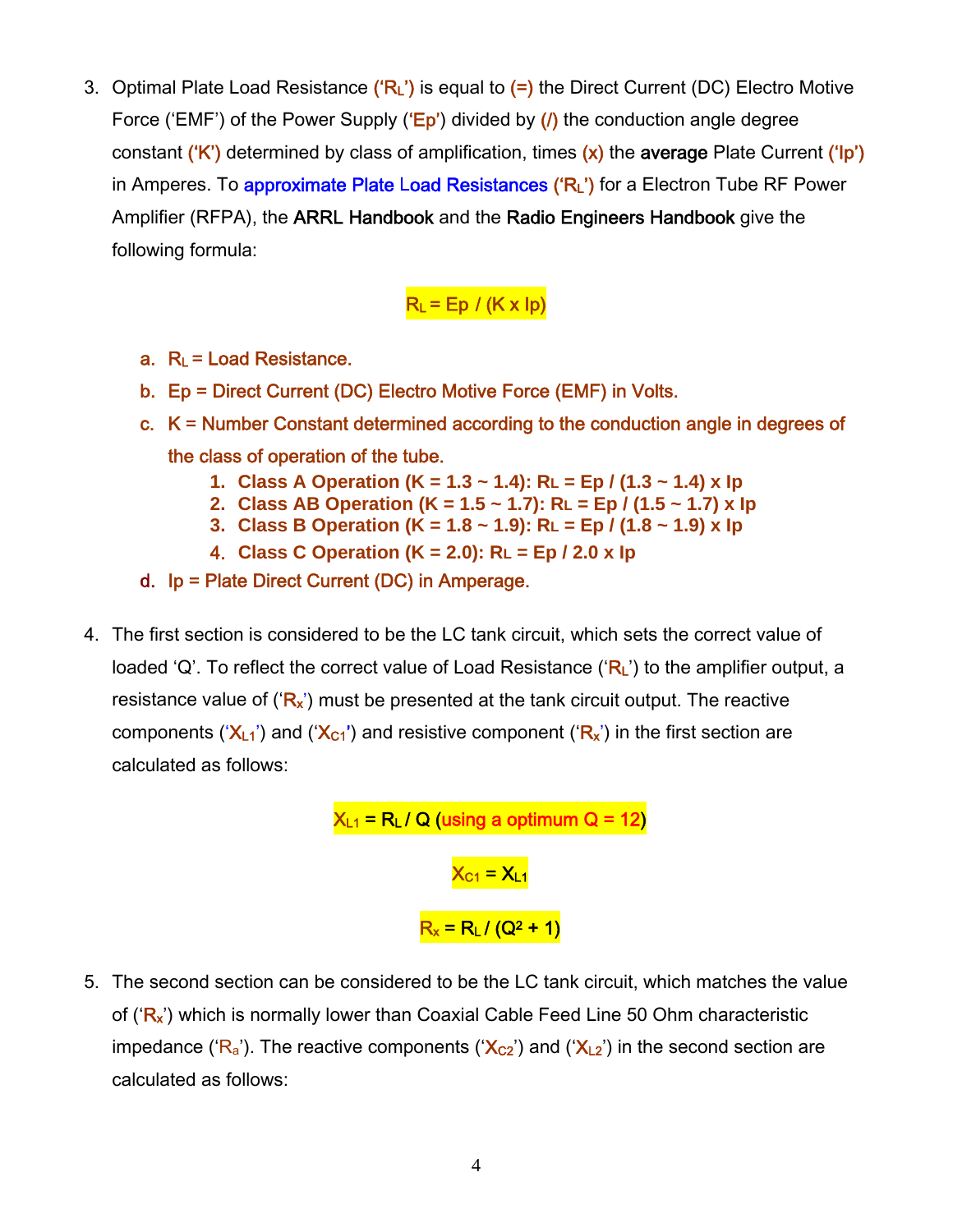$$
X_{C2} = \sqrt{[(R_x \times R_a^2) \div (R_a - R_x)]}
$$
  

$$
X_{L2} = (X_{C2} \times R_a^2) \div (R_a^2 + X_{C2}^2)
$$

6. Putting the two sections together, a single inductive reactance  $(\mathbf{X}_L)$  is formed by the sum is calculated as follows:

#### $X_L = X_{L1} + X_{L2}$

- 7. The components 'C1' (Plate Capacitor), 'L1' (Band Inductor), and 'C2' (Load Capacitor) are calculated from their reactances. Using the calculated plate load resistance ( $R_L$ ) we can figure the values needed for the coupling 'Pi' network C1, L1, and C2.
- 8. The output coupling Tank Circuit Quality ('Q'), the Capacitive Reactance (' $X_{C1}$ ') of the Plate 'Tune' Air Variable Capacitor ('C1') and the optimal Plate Load Resistance  $(R<sub>L</sub>)$  for the different Electron Tube Operation Classes ('A', 'AB', 'B' or 'C') are interrelated.
- 9. The output coupling Tank Circuit Quality  $({^{\circ}Q}_{\circ})$  is equal to  $(=)$  the Plate Load Resistance  $('R<sub>L</sub>')$  divided by  $($ ) the Plate 'Tune' Air Variable Capacitor's ('C1') Capacitive Reactance  $(X_{C1})$ .

 $Q = R<sub>L</sub>/X<sub>C1</sub>$ 

- 10. Calculating the Plate Air Variable Capacitor ('C1'), For 1.8 MHz with a  $X_{C1}$  = 228 ohms would Be:
	- a.  $C1 = 1 / (2 \times \text{Pi} \times \text{f} \times X_{c1}) = 1 / (2 \times 3.14 \times 1.8 \text{ MHz} \times 228 \text{ ohms}) = \frac{378 \text{pF}}{2}$ 
		- 1. C1 also includes the output Plate Capacitance ( $Ca$ ) of the Electron Tube and this must be subtracted from the total capacitance.
	- b.  $C1 = C1 Ca = 378pF 10pF = 368pF$
- 11. Calculating the Plate Air Variable Capacitor ('C1'), For 29.7 MHz with a  $X_{C1}$  = 228 ohms would be:
	- a.  $C1 = 1 / (2 \times \text{Pi} \times \text{f} \times X_{c1}) = 1 / (2 \times 3.14 \times 29.7 \text{ MHz} \times 228 \text{ ohms}) = 23.5 \text{ pF}$ 
		- 1. C1 also includes the output Plate Capacitance ('Ca') of the Electron Tube and this must be subtracted from the total capacitance.
	- b.  $C1 = C1 Ca = 23.5$  pF -10pF =  $13.5$  pF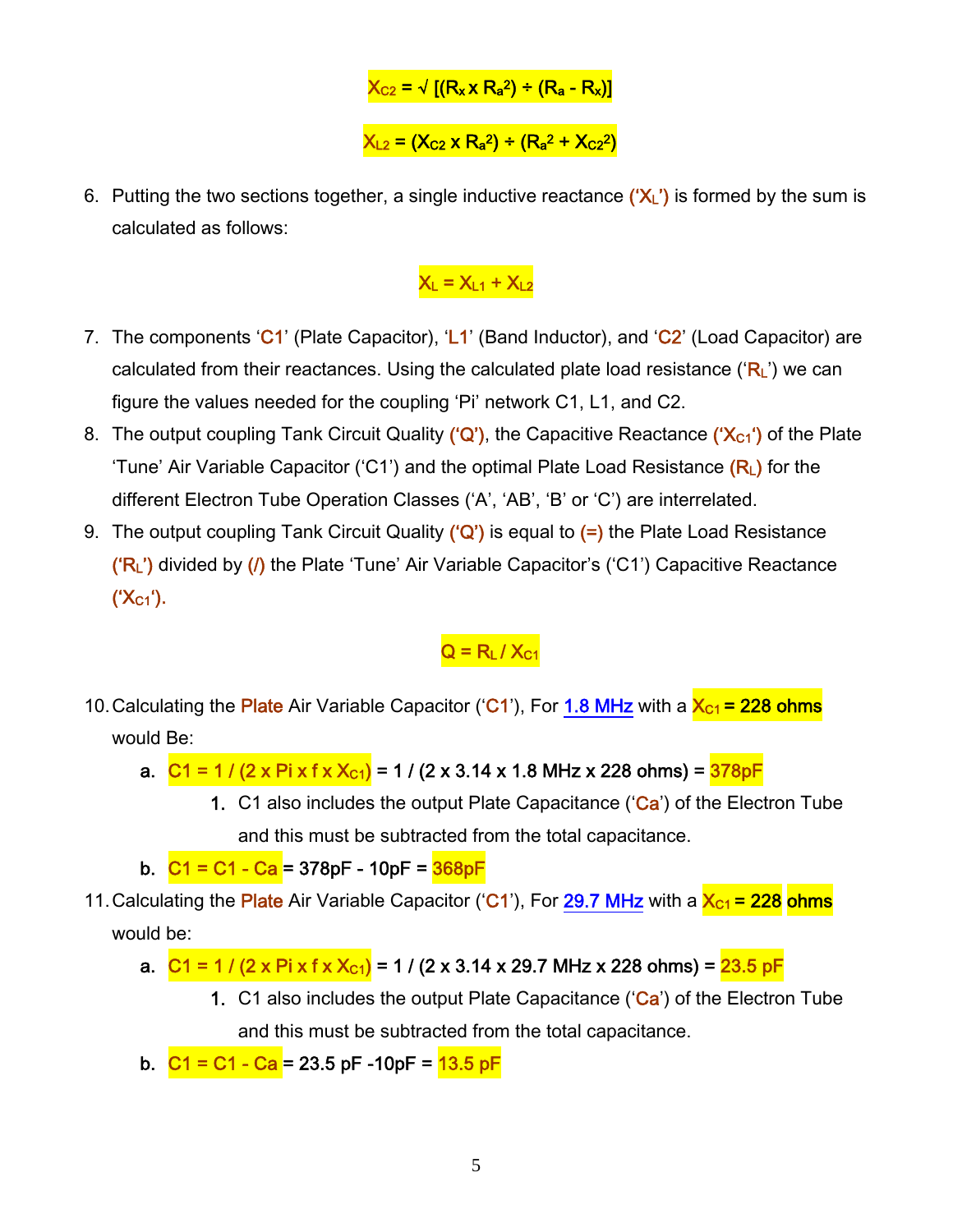- 12. Calculating the Load Air Variable Capacitor ('C2'), For 1.8 MHz with a  $X_{C2}$  = 39 ohms would Be:
	- a.  $C2 = 1 / (2 \times \text{Pi} \times \text{f} \times X_{C2}) = 1 / (2 \times 3.14 \times 1.8 \text{ MHz} \times 39 \text{ ohms}) = 2268 \text{ pF}$
- 13. Calculating the Load Air Variable Capacitor ('C2'), For 29.7 MHz with a  $X_{C2}$  = 39 ohms would Be:
	- a.  $C2 = 1 / (2 \times \text{Pi} \times \text{f} \times X_{c2}) = 1 / (2 \times 3.14 \times 29.7 \text{ MHz} \times 39 \text{ ohms}) = 138 \text{pF}$
- 14. Calculating the **Inductor** ('L1'), For 1.8 MHz with a  $X_L = 252$  ohms would be:
	- a. L1 = XL / 2 x Pi x f = 252 / 2 x 3.14 x 1.8 MHz = 22 uH
- 15. Calculating the **Inductor** ('L1'), For 29.7 MHz with a  $X_L = 252$  ohms would be:
	- a. L1 = XL / 2 x Pi x f = 252 / 2 x 3.14 x 29.7 MHz = <mark>1.35 uH</mark>
- 16. The Transmission RF Feedline Load has been considered as Resistive, however, the three components in the network are normally made adjustable and can be used to correct for reactances.

#### **EFFICIENCY**

- 1. Efficiency is a measure of how much of the DC Input Power from the Source Power Supply is usefully applied to the RF Power Amplifier (RFPA) Output Power. Plate efficiency is the ratio of the 'RF Output Power' to the 'DC Input Power' when the primary DC Input Power has been fed to the Plate of an Electron (Vacuum) Tube. A more efficient RF Power Amplifier (RFPA) runs cooler and often does not need any cooling fans even in a multikilowatt design. The reason for this is that the loss of efficiency produces heat as a byproduct of the energy lost during the conversion of power.
	- a. A Class 'A' RF Power Amplifier (RFPA commonly has a Low Efficiency, in the range of 20–30%, in radio frequency systems, with a maximum efficiency of 25% for direct coupling of the output. Inductive coupling of the output can raise their efficiency to a maximum of 50%.
	- b. A Class 'AB' RF Power Amplifier (RFPA commonly has a Medium Efficiency of between 40-60%, in radio frequency systems.
	- c. A Class 'B' RF Power Amplifier (RFPA commonly has a High Efficiency of 60-70%, in radio frequency systems, but are impractical for audio work because of high levels of distortion. In practical designs, the result of a tradeoff is the class AB design.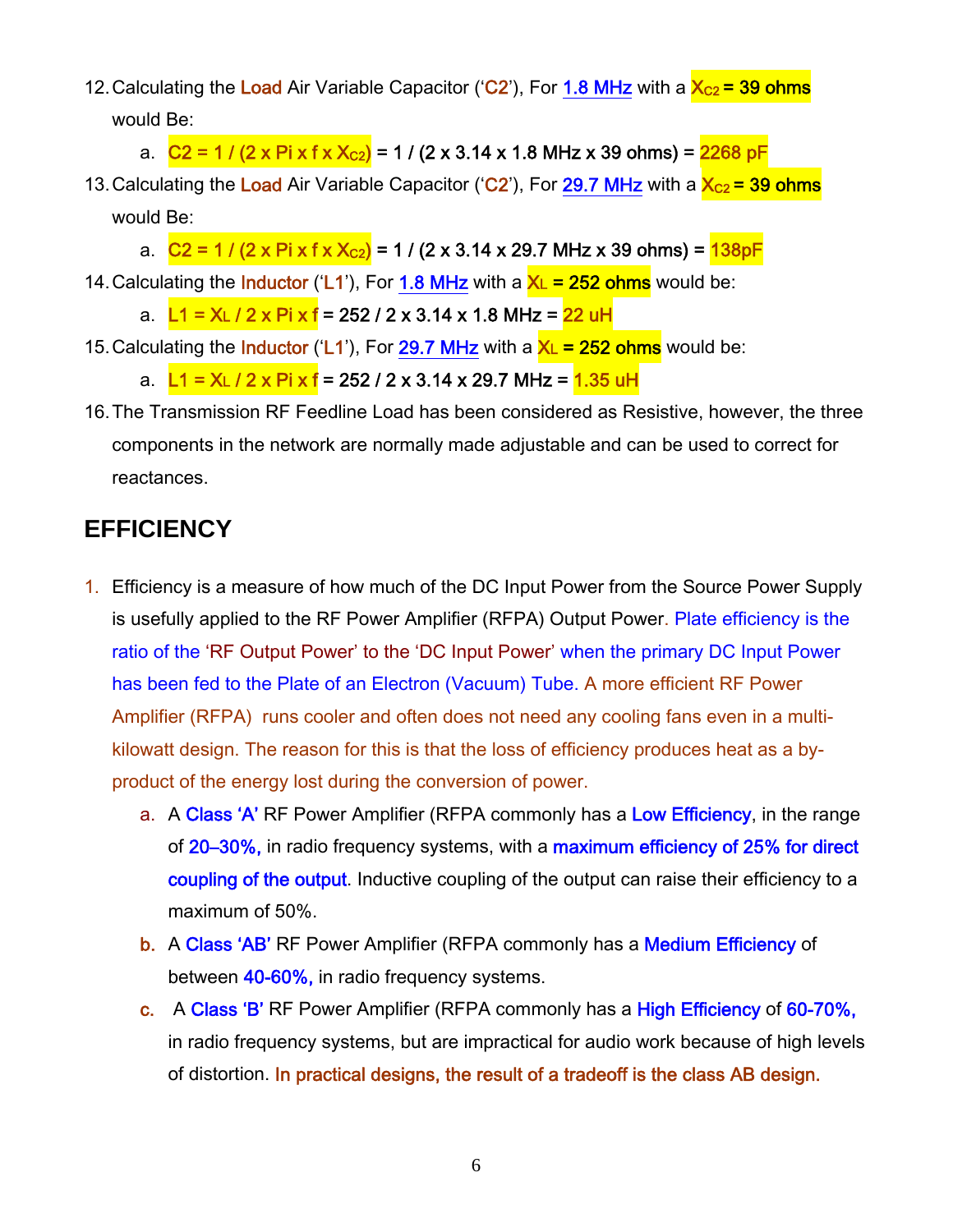- d. A Class 'C' RF Power Amplifier (RFPA commonly has a Very High Efficiency of 65-85%, in radio frequency systems.
- e. Example design:
	- i. When using **'one' (1) Electron Tube in single ended configuration**, running in Class 'AB' conduction operation, the Plate will be required to dissipate approximately 20-40 percent (%) of the power consumed in the process of amplification.
		- 1. To the total power input  $(\mathsf{Pin})$  to the tube, use the following formula: a. Pin = Plate dissipation in watts / (40 / 100).
		- 2. To find the Plate amperage  $(Ip)$ , use the following formula:

a.  $lp = Pin / E<sub>subply</sub>$ 

- ii. When using 'two' (2) Electron Tubes in parallel configuration, running in Class 'AB' conduction operation, the Plates will be required to dissipate approximately 20-40 percent (%) of the power consumed in the process of amplification.
	- 1. To find the total Power Input  $(Pin)$  to the tube, use the following formula:
		- a. Pin = (Plate dissipation in watts /  $(40/100) \times 2$ .
	- 2. To find the Plate Amperage  $\left(\mathsf{lp}\right)$ , use the following formula:

a.  $lp = Pin / E<sub>subolv</sub>$ 

- 3. In virtually every instance, when using Two (2) Electron Tubes in parallel configuration:
	- a. Load Resistance  $(R<sub>L</sub>)$  will be cut in  $\frac{1}{2}$  half.
	- b. DC Power Input (Pin) will double.
	- c. RF Power output (Pout) will double.
	- d. Plate idling current (Ip) will double.

#### **A tuning method for 'Pi' Output Coupling Networks is suggested as follows:**

- 1. Set the Inductor ( $\mathsf{L}$ 1) near its desired value (set for a suitable loaded  $\mathsf{Q}$ ).
- 2. Set the Load Capacitor ( $C2$ ) at about two-thirds (2/3) of its' maximum capacitance value (capacitor stator and rotator plates 2/3 meshed, i.e. setting '3' of '0~10').